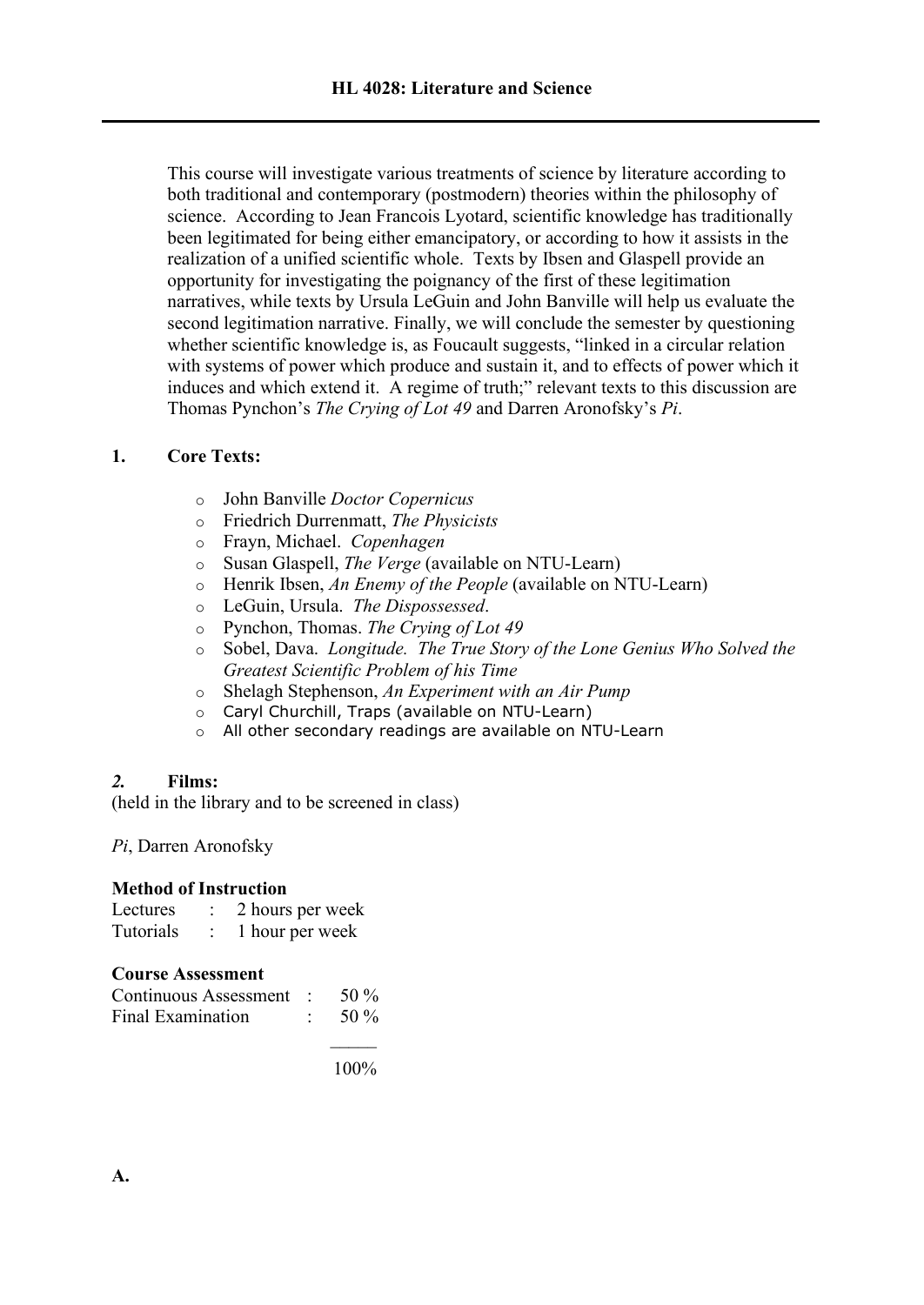**Proposal for the short Essay:** This 400 word proposal will make the case that the subject you are interested in is worthy of an essay. Those failing to turn this assignment in on time will lose a letter grade off their final essay.

**Final Essay:** This 2200 word essay (lower limit) must defend an original thesis about one of the works read in class – and do so by reflecting on secondary material about the play and/or the author of the play. You must use at least 3 secondary sources.

**B. The Final Examination** will consist of two essays worth equal points.

**\*\*Warning\*\* Plagiarism will not be tolerated and will result in automatic failure of the course.**

| Lecturer         | <b>Office Room No.</b> | DID | <b>E-mail Address</b>       |
|------------------|------------------------|-----|-----------------------------|
| Daniel Jernigan* |                        |     | $d$ jernigan $@$ ntu.edu.sg |

\* Course Co-ordinator

### **Proposed Lecture Schedule**

| Week No. | <b>Topics</b>                     | <b>Readings</b>            |
|----------|-----------------------------------|----------------------------|
| Week 1   | <b>Course Introduction</b>        |                            |
|          |                                   |                            |
|          |                                   |                            |
| Week 2   | <b>Science as Progress</b>        | Henrik Ibsen, An Enemy of  |
|          |                                   | the People; Leo Marx,      |
|          |                                   | "Does Improved             |
|          |                                   | Technology Mean            |
|          |                                   | Progress"                  |
| Week 3   | <b>Science and the Humanities</b> | Susan Glaspell, The Verge; |
|          |                                   | C. P. Snow, "The Two       |
|          |                                   | Cultures"                  |
| Week 4   | <b>Scientific Method</b>          | LeGuin, Ursula. The        |
|          |                                   | Dispossessed; Popper,      |
|          |                                   | "Conjectural Knowledge"    |
|          |                                   |                            |
| Week 5   | <b>Science and Historiography</b> | Sobel,                     |
|          |                                   | Dava. Longitude. The       |
|          |                                   | True Story of the Lone     |
|          |                                   | Genius Who Solved the      |
|          |                                   | Greatest Scientific        |
|          |                                   | Problem of his Time        |
|          |                                   | Thomas Kuhn, "The          |
|          |                                   | Function of Dogma"         |
| Week 6   | The Scientist as Heroic Figure    | John Banville Doctor       |